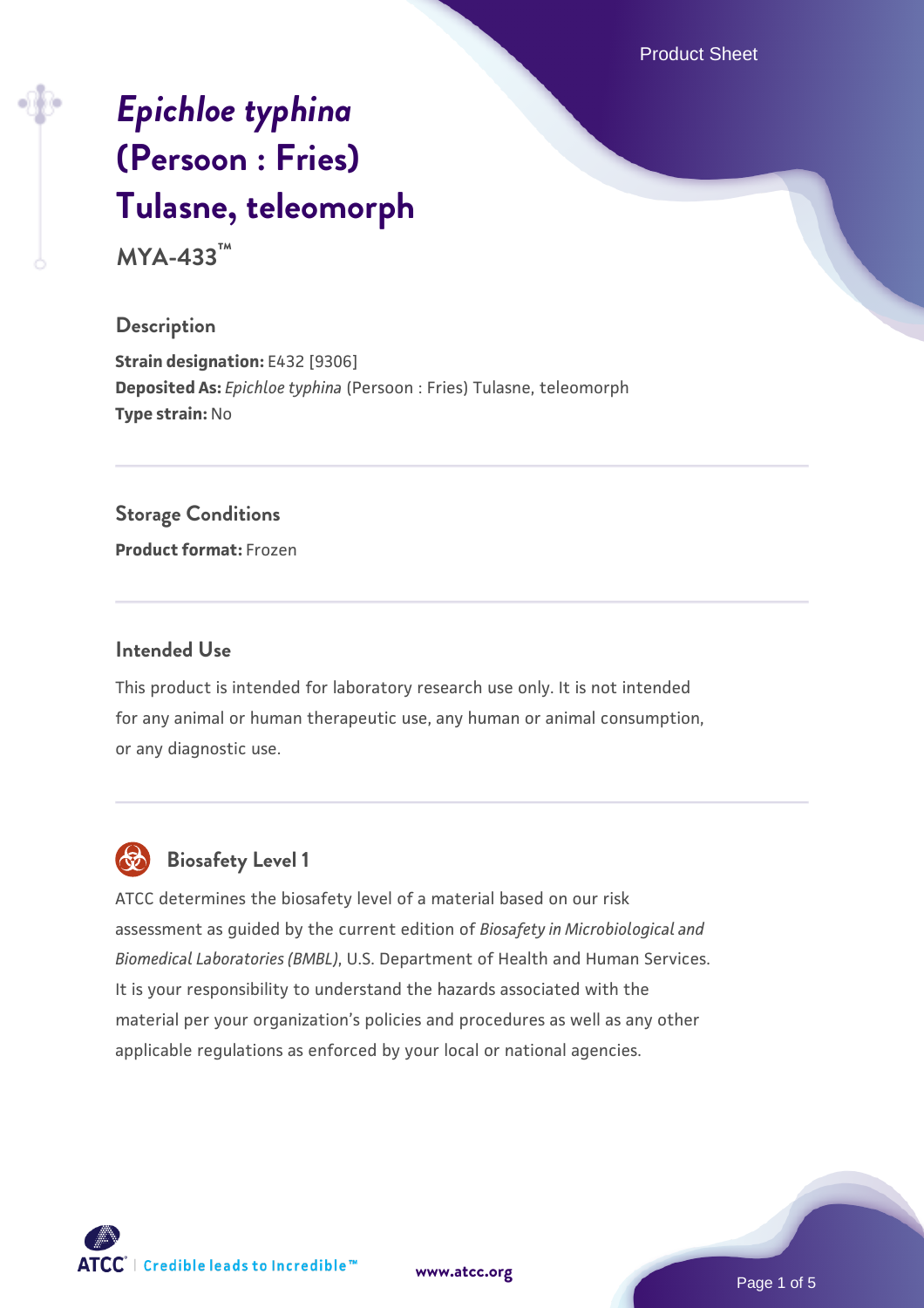ATCC highly recommends that appropriate personal protective equipment is always used when handling vials. For cultures that require storage in liquid nitrogen, it is important to note that some vials may leak when submersed in liquid nitrogen and will slowly fill with liquid nitrogen. Upon thawing, the conversion of the liquid nitrogen back to its gas phase may result in the vial exploding or blowing off its cap with dangerous force creating flying debris. Unless necessary, ATCC recommends that these cultures be stored in the vapor phase of liquid nitrogen rather than submersed in liquid nitrogen.

## **Certificate of Analysis**

For batch-specific test results, refer to the applicable certificate of analysis that can be found at www.atcc.org.

## **Growth Conditions**

**Medium:**  [ATCC Medium 336: Potato dextrose agar \(PDA\)](https://www.atcc.org/-/media/product-assets/documents/microbial-media-formulations/3/3/6/atcc-medium-336.pdf?rev=d9160ad44d934cd8b65175461abbf3b9) **Temperature:** 20°C

## **Material Citation**

If use of this material results in a scientific publication, please cite the material in the following manner: *Epichloe typhina* (Persoon : Fries) Tulasne, teleomorph (ATCC MYA-433)

#### **References**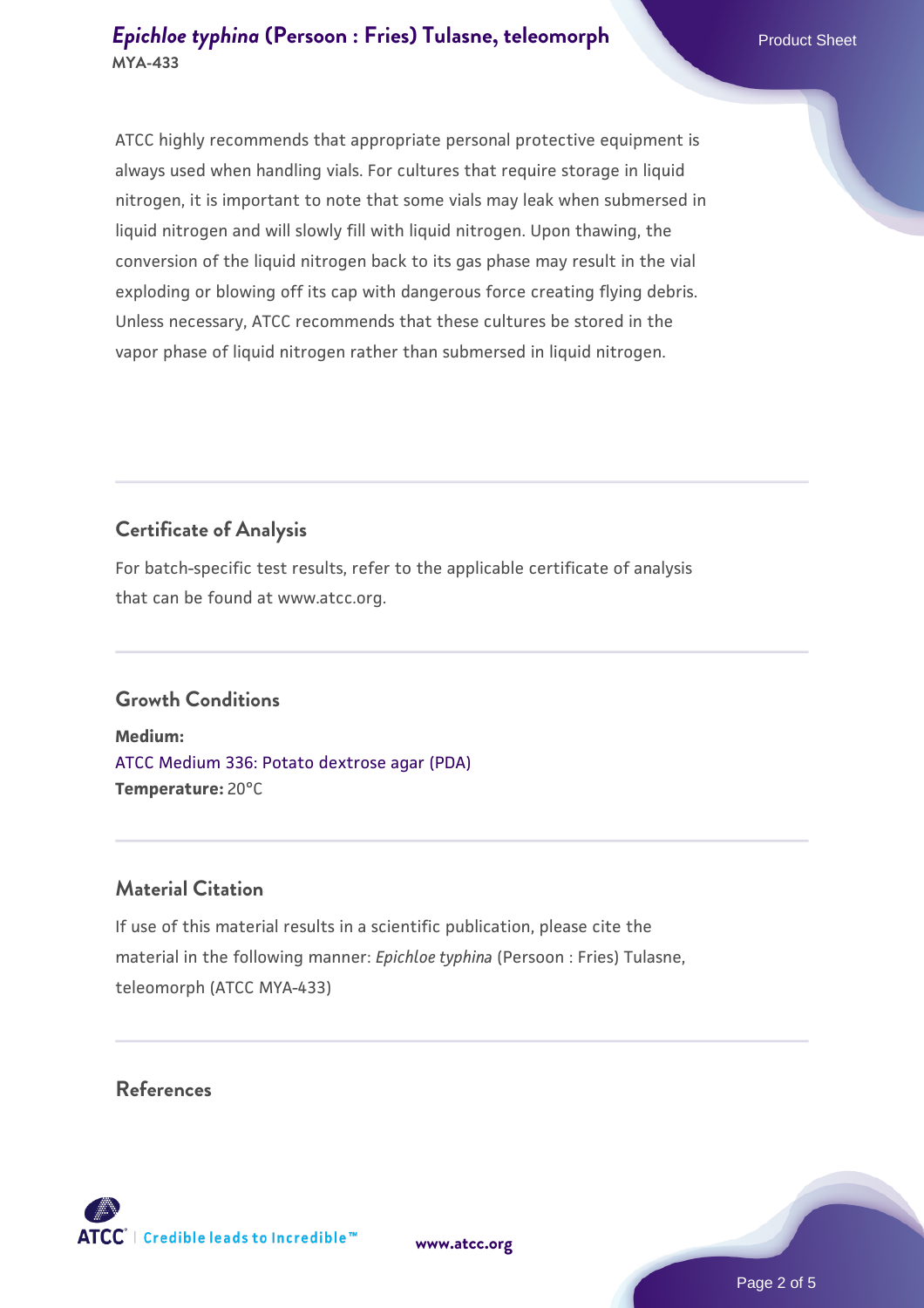#### *[Epichloe typhina](https://www.atcc.org/products/mya-433)* [\(Persoon : Fries\) Tulasne, teleomorph](https://www.atcc.org/products/mya-433) Product Sheet **MYA-433**

References and other information relating to this material are available at www.atcc.org.

#### **Warranty**

The product is provided 'AS IS' and the viability of ATCC® products is warranted for 30 days from the date of shipment, provided that the customer has stored and handled the product according to the information included on the product information sheet, website, and Certificate of Analysis. For living cultures, ATCC lists the media formulation and reagents that have been found to be effective for the product. While other unspecified media and reagents may also produce satisfactory results, a change in the ATCC and/or depositor-recommended protocols may affect the recovery, growth, and/or function of the product. If an alternative medium formulation or reagent is used, the ATCC warranty for viability is no longer valid. Except as expressly set forth herein, no other warranties of any kind are provided, express or implied, including, but not limited to, any implied warranties of merchantability, fitness for a particular purpose, manufacture according to cGMP standards, typicality, safety, accuracy, and/or noninfringement.

#### **Disclaimers**

This product is intended for laboratory research use only. It is not intended for any animal or human therapeutic use, any human or animal consumption, or any diagnostic use. Any proposed commercial use is prohibited without a license from ATCC.

While ATCC uses reasonable efforts to include accurate and up-to-date information on this product sheet, ATCC makes no warranties or representations as to its accuracy. Citations from scientific literature and patents are provided for informational purposes only. ATCC does not warrant

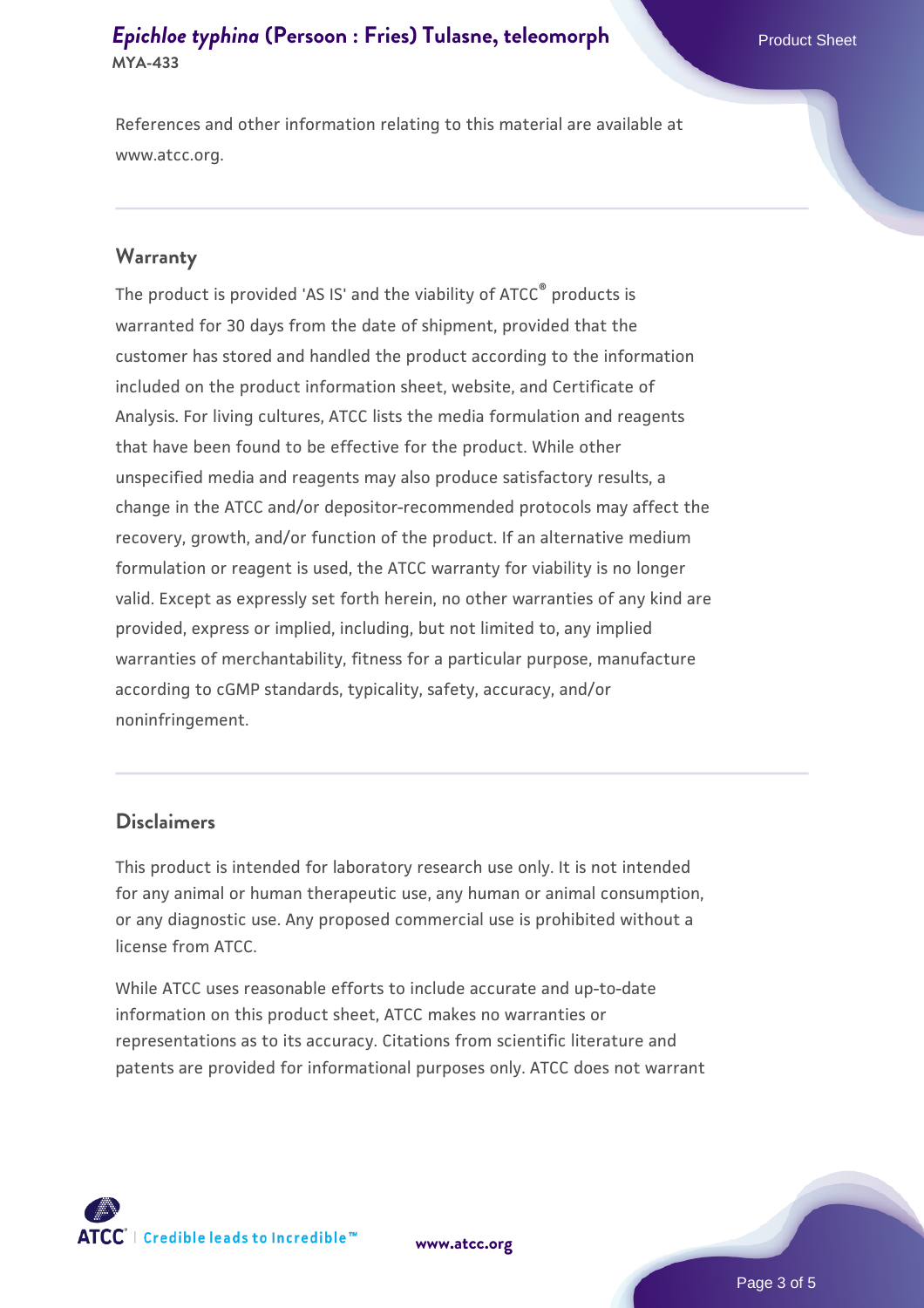## *[Epichloe typhina](https://www.atcc.org/products/mya-433)* [\(Persoon : Fries\) Tulasne, teleomorph](https://www.atcc.org/products/mya-433) Product Sheet **MYA-433**

that such information has been confirmed to be accurate or complete and the customer bears the sole responsibility of confirming the accuracy and completeness of any such information.

This product is sent on the condition that the customer is responsible for and assumes all risk and responsibility in connection with the receipt, handling, storage, disposal, and use of the ATCC product including without limitation taking all appropriate safety and handling precautions to minimize health or environmental risk. As a condition of receiving the material, the customer agrees that any activity undertaken with the ATCC product and any progeny or modifications will be conducted in compliance with all applicable laws, regulations, and guidelines. This product is provided 'AS IS' with no representations or warranties whatsoever except as expressly set forth herein and in no event shall ATCC, its parents, subsidiaries, directors, officers, agents, employees, assigns, successors, and affiliates be liable for indirect, special, incidental, or consequential damages of any kind in connection with or arising out of the customer's use of the product. While reasonable effort is made to ensure authenticity and reliability of materials on deposit, ATCC is not liable for damages arising from the misidentification or misrepresentation of such materials.

Please see the material transfer agreement (MTA) for further details regarding the use of this product. The MTA is available at www.atcc.org.

## **Copyright and Trademark Information**

© ATCC 2021. All rights reserved. ATCC is a registered trademark of the American Type Culture Collection.

#### **Revision**

This information on this document was last updated on 2021-05-20

#### **Contact Information**



**[www.atcc.org](http://www.atcc.org)**

Page 4 of 5